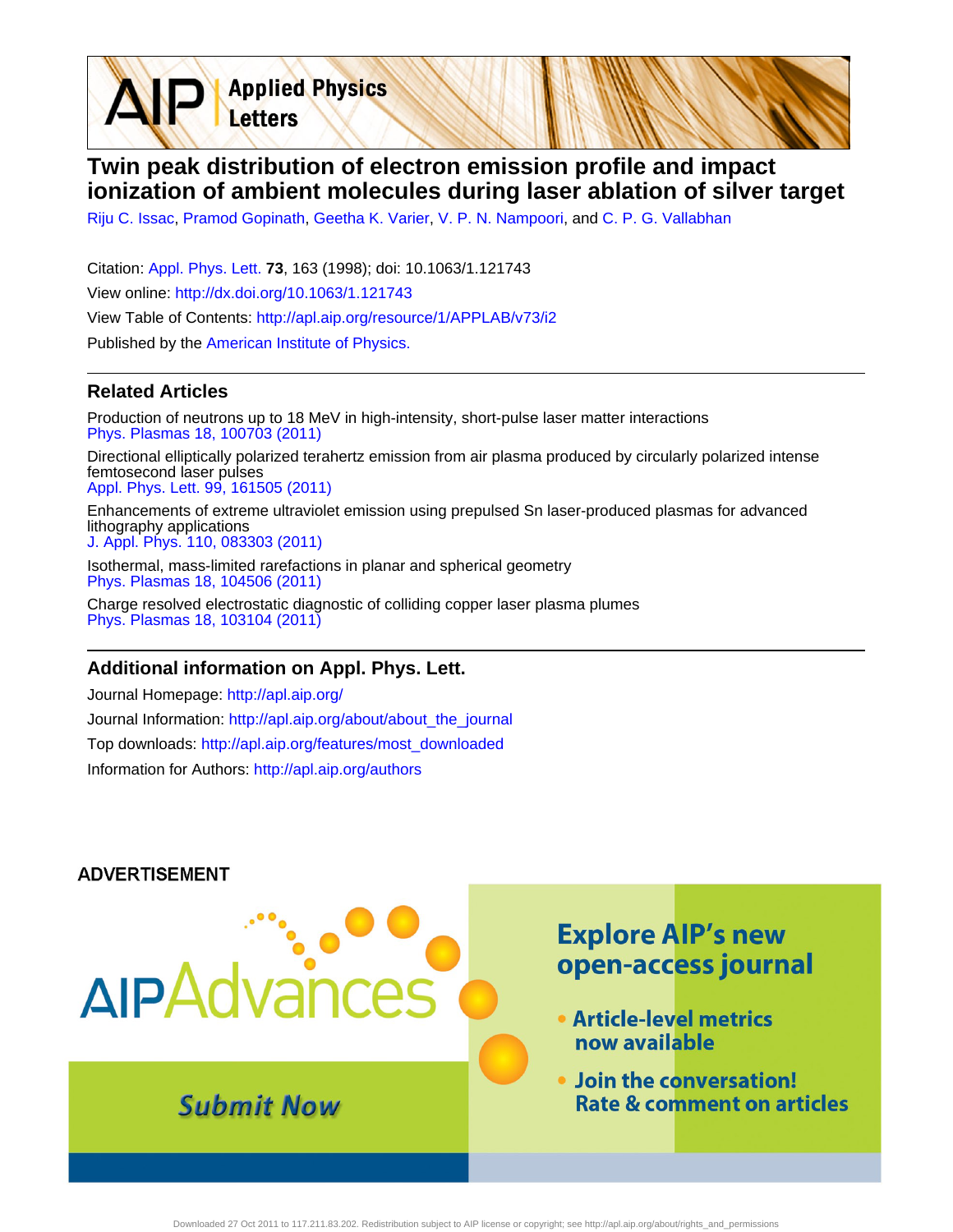# **Twin peak distribution of electron emission profile and impact ionization of ambient molecules during laser ablation of silver target**

Riju C. Issac, Pramod Gopinath, Geetha K. Varier V. P. N. Nampoori, and C. P. G. Vallabhan<sup>a)</sup> *Laser Division, International School of Photonics, Cochin University of Science & Technology, Cochin 682 022, India*

(Received 15 December 1997; accepted for publication 12 May 1998)

Laser-induced plasma generated from a silver target under partial vacuum conditions using the fundamental output of nanosecond duration from a pulsed Nd:yttrium aluminum garnet laser is studied using a Langmuir probe. The time of flight measurements show a clear twin peak distribution in the temporal profile of electron emission. The first peak has almost the same duration as the laser pulse while the second lasts for several microseconds. The prompt electrons are energetic enough ( $\approx 60 \text{ eV}$ ) to ionize the ambient gas molecules or atoms. The use of prompt electron pulses as sources for electron impact excitation is demonstrated by taking nitrogen, carbon dioxide, and argon as ambient gases. © *1998 American Institute of Physics.*  $[50003-6951(98)03928-X]$ 

In recent years the study of pulsed laser ablation has become a topic of vital importance both from the fundamental point of view and in the context of applications. $1-9$  Even though the ionic, atomic, and molecular temporal profiles have been investigated in depth, $10^{-12}$  electron temporal profiles have not been studied in detail. Yet, the multiphoton induced surface and volume photoelectron generation and their angular distributions have been studied during laser interaction with metals. $13,14$  Laser heating of the plasma electrons and the role of electrons in plasma shielding during nanosecond and picosecond laser interactions are also of interest in the context of laser matter interactions.15–18 In this letter we report the observation of a twin peak distribution of the electron pulses occurring during the interaction of infrared radiation from a pulsed Nd:yttrium aluminum garnet (YAG) laser with a silver target. Application of these electron pulses as short duration excitation sources in the collisional ionization of atoms/molecules is demonstrated.

The schematic diagram and details of the experimental setup were already given earlier except for minor modifications required for the present investigations.19 In brief, the experimental setup consists of a pulsed Nd:YAG laser (Quanta Ray) which emits pulses of 1.06  $\mu$ m radiation with 10 ns duration. The laser pulses were tightly focused (estimated spot radius of 50  $\mu$ m) on to the surface of a silver target which was kept inside a partially evacuated plasma chamber. The electrons were captured with a positively biased Langmuir probe made of tungsten connected to a digital storage oscilloscope (Tektronix TDS 220) through a 50  $\Omega$ load and the optical emission was monitored using a one meter grating monochromator (SPEX 1704) coupled with a thermoelectrically cooled photomultiplier tube (Thorn EMI). The plasma emission intensities were gated and averaged using a boxcar averager  $(SRS, SR 250)$  and fed to a computer for data analysis.

Figure 1 shows the time of flight profile of the electron

pulse as recorded by monitoring the Langmuir probe current at a distance 2 cm from the target surface. There are two distinct peaks occurring in the probe current signal. The first one, which is very sharp, almost coincides with the laser pulse with a full width at half maximum approximately equal to the laser pulse width. This indicates that the first peak does not correspond to the thermal electrons found in laser plasmas. These are therefore the photoelectrons which are accelerated through laser absorption by an inverse bremstrahlung process. The second peak appears well after the termination of the laser pulse and with much slower peak velocities of the order of those usually observed for atomic and ionic species coming from the target. Therefore, obviously the second peak corresponds to the electrons accompanying the silver plasma. The electron energy corresponding to the two peaks are evaluated using volt-ampere characteristics of the Langmuir probe. The first peak is found to have an electron energy of approximately 60 eV and the second peak has energy of 2 eV.



FIG. 1. Temporal profile of the probe signal. The profile shows clear twin peak distribution. The narrow peak appearing early in time represent prompt electrons and the broad peak correspond to the plasma electrons which extends to several microseconds.

Downloaded 27 Oct 2011 to 117.211.83.202. Redistribution subject to AIP license or copyright; see http://apl.aip.org/about/rights\_and\_permissions

a)Electronic mail: photonix@md2.vsnl.net.in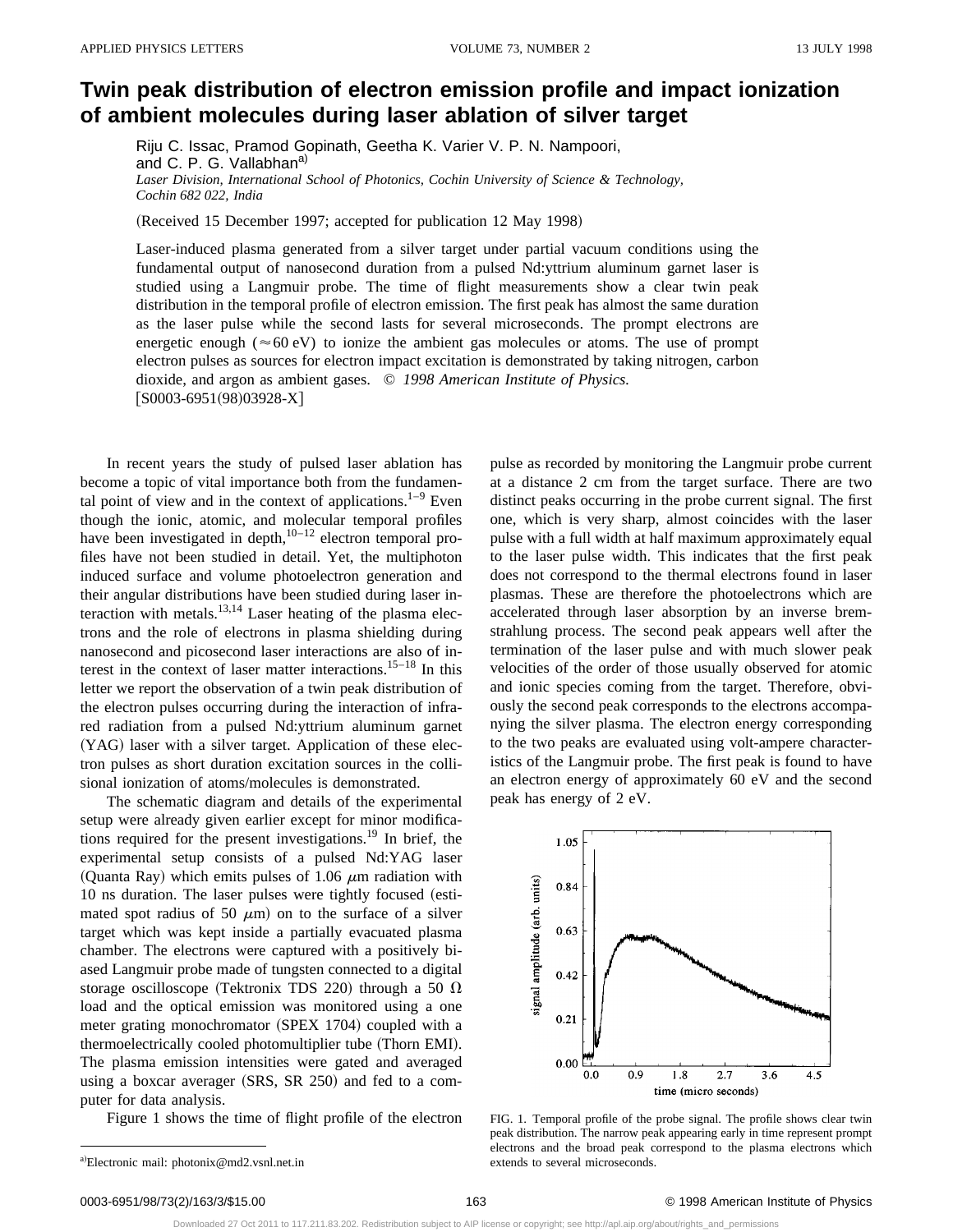

FIG. 2. Temporal profiles of (a) the emission from  $N_2^+$  at 427.8 nm and (b) FIG. 2. Temporal profiles of (a) the emission from  $N_2$  at 427.8 nm and (b) FIG. 3. Variation of the time of flight as well as velocity of electrons with that of silver atomic emission at 546.5 nm.

In metals, the laser interaction occurs within the skin depth. The incoming laser radiation is absorbed by the conduction electrons and the absorbed energy is transferred to the lattice through electron–phonon interactions.<sup>20,21</sup> The electrons are heated well above the lattice temperature within a few picoseconds $22,23$  and the surface electron temperature follows almost the same temporal profile as the heating laser pulse whereas the heat is transferred to the lattice with a delay time resulting in bond breaking and generation of the plasma. $^{23}$  A fraction of the laser heated electrons may escape from the interaction region without losing energy to the lattice. These fast electrons on collision with the atoms/ molecules in the ambient atmosphere ionize them and this is revealed by the characteristic emission from such ionized species.

Figure 2 summarizes the results of measurements done with nitrogen at low pressure  $(0.2 \text{ mbar})$  in the plasma chamber. It gives a comparison of the temporal emission profiles from the atomic silver and ionized molecular nitrogen in the plasma from a segment situated at a distance 0.5 cm away from the target surface. Figure  $2(a)$  shows the emission temporal profile at the wavelength 427.8 nm due to the  $B^2\Sigma_u^+$  $\rightarrow X^2\Sigma_g^+$  vibrational transition in  $N_2^+$  molecule. Figure 2(b) gives the emission profile due to silver at 546.5 nm and this is broad and indicates a larger time of flight. The ambient gas molecules can be ionized by the direct absorption of the ultraviolet (UV) radiation from the plasma core, through collisional excitation by energetic electrons or through the multiphoton absorption of the laser light. Figure 3 shows that the time of flight for these electrons increases with distance from the target even though the variation is not strictly linear. The time of flight  $(t)$  is related to the distance from the target  $(R)$ as  $R \propto t^{0.34}$  shown by the solid curve in Fig. 3. This eliminates the possibility of ambient ionization and electron generation through the absorption of the UV radiation originating from the focal spot since with the present length scales such an absorption should be instantaneous. Also the UV radiation from the plasma core does not have sharp temporal profiles and in that case the prompt electron pulse would have become much broader than the laser pulse width. The velocity of prompt electrons are of the order of  $10^8$  cm s<sup>-1</sup> and suffers a linear increase with distance from the target as shown



distance from the target.

by the dotted line in Fig. 3. This is because the thermal energy is converted into kinetic energy as it expands.<sup>3</sup> It is also seen that the intensity of  $N_2^+$  emission is directly proportional to the laser power density. In the case of direct multiphoton absorption and excitation, the emission intensity should be proportional to the  $n<sup>th</sup>$  power of the laser power density where *n* is an integer. Therefore, multiphoton absorption is not a likely process in the ionization of ambient gas. This fact is supported by the increase of electron density with distance from the target to be described later in this letter. The linearity of  $N_2^+$  emission with laser power density



FIG. 4. Time resolved spectra with different ambient atmospheres with a gate delay 0 ns and width 40 ns. (a) High resolution spectrum of the emission  $\Delta v = -1$  band from  $N_2^+$ . Spectrum shows clearly resolved rotational lines with intensity alternations. (b) The spectrum with argon ambient where the spectrum is dominated by the emission from singly ionized argon.  $(c)$ The spectrum of carbon dioxide obtained under the same pressure conditions as that for nitrogen ambient.